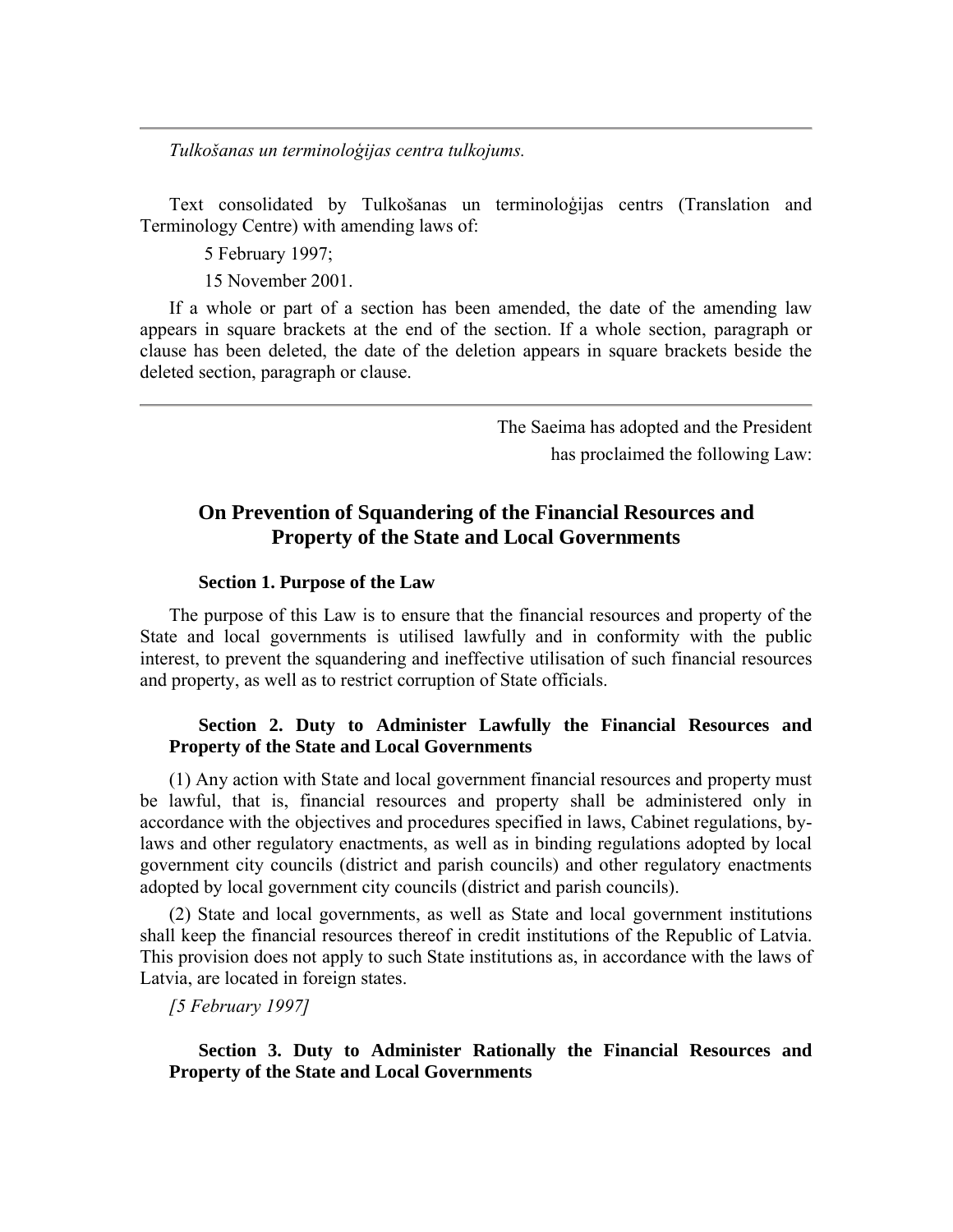Local governments, State and local government institutions, undertakings and incorporated companies, as well as companies, in which the State or local government share of the equity capital separately or combined exceeds 50 percent, shall administer the financial resources and property rationally, that is:

1) actions shall be such as to achieve objectives with the minimum use of financial resources and property;

2) property shall be alienated or transferred to the ownership or possession of another person at the highest price possible; and

3) the ownership or possession of property shall be acquired for the lowest price possible.

### **Section 4. Restrictions on Granting of Credits, Issuing of Loans, Provision of Suretyship and Guarantees**

(1) Local governments, State and local government institutions, undertakings, incorporated companies and companies may grant credits in accordance with procedures prescribed by the Credit Institution Law and other laws.

(2) Local governments, State and local government institutions, undertakings, incorporated companies, and companies in which the State or local government share of the equity capital separately or combined exceeds 50 percent, except in the cases provided for in Paragraphs three, four and five of this Section and by other laws, are prohibited from issuing any kind of loan or providing suretyships or guarantees.

(3) Provisions of Paragraph two of this Section do not apply to:

1) companies in which the State or local government share of the fixed capital separately or combined exceeds 50 percent and which have previously received written permission from the holder of the State or local government capital shares; and

2) cases where a State or local government incorporated company issues loans and provides suretyships and guarantees having received beforehand written permission from the State authority or local government which supervises the relevant incorporated company.

(4) If the incorporated company referred to in Paragraph two of this Section has been privatised or if the State or local government capital shares in a company have been privatised or alienated, the permission referred to shall be received from the authority which performs the alienation of the State or local government property.

(5) The authority which supervises the incorporated company, a holder of the State or local government capital shares in a company, and the authority which performs privatisation or alienation, shall establish a guarantee register, as well as keep one original of every suretyship or guarantee. Suretyships and guarantees are not valid unless they are registered in the relevant register.

(6) If a State undertaking or an incorporated company is transferred for privatisation or alienation, the authority which supervises the object intended for privatisation or alienation shall transfer the relevant register to the authority which performs alienation of the State property.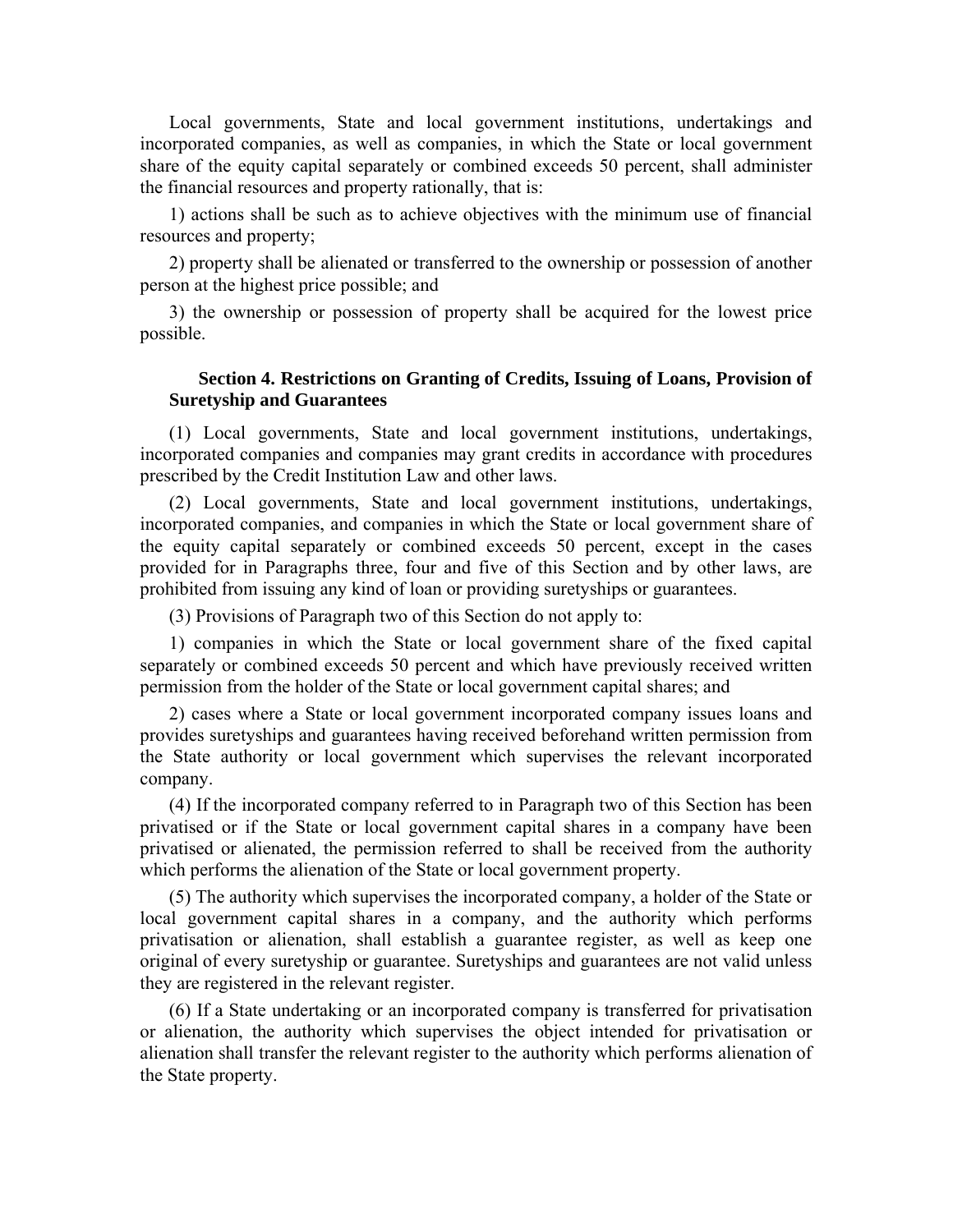(7) It is permitted to issue loans, provide suretyships and guarantees in accordance with the procedures specified in this Section only when the lender or the provider of suretyships or guarantees has paid all State or the local government taxes and wages to employees, and there are no claims in court proceedings against it regarding recovery of a debt.

*[5 February 1997; 15 November 2001]*

### **Section 5. Prohibition to Transfer State and Local Government Property for Use without Compensation**

(1) Local governments, State and local government institutions, undertakings and incorporated companies, as well as companies, in which the State or local government share of the equity capital separately or combined exceeds 50 percent, are prohibited to transfer State or local government property to other persons for use without compensation.

(2) The provisions of this Section do not apply to cases where:

1) the State property is transferred for use to a local government;

2) a State institution transfers State property for use or possession to another State institution;

3) a local government transfers the property of one of its institutions for use by another institution of the local government;

4) a local government transfers its property for use by another local government; and

5) in other laws or Cabinet regulations it is permitted to transfer State or local government property for use without compensation.

## **Section 6. Prohibition to Transfer State and Local Government Property for Use through the Intermediation of Third Persons**

Local governments, State and local government institutions, undertakings and incorporated companies, as well as companies in which the State or local government share of the fixed capital separately or combined exceeds 50 percent, are prohibited to transfer State or local government property for use to other local governments, State or local government institutions, undertakings and incorporated companies, as well as companies in which the State or local government share of the fixed capital separately or combined exceeds 50 percent, through the intermediation of a third person. These provisions do not apply to cases when a lessee has acquired the right to lease the State or local government property in a public auction.

## **Section 7. Prohibition to Alienate State and Local Government Property for a Reduced Price**

(1) Local governments, the State and local government institutions, undertakings and incorporated companies, as well as companies, in which the State or local government share of the fixed capital separately or combined exceeds 50 percent, are prohibited to alienate State or local government property for an evidently reduced price.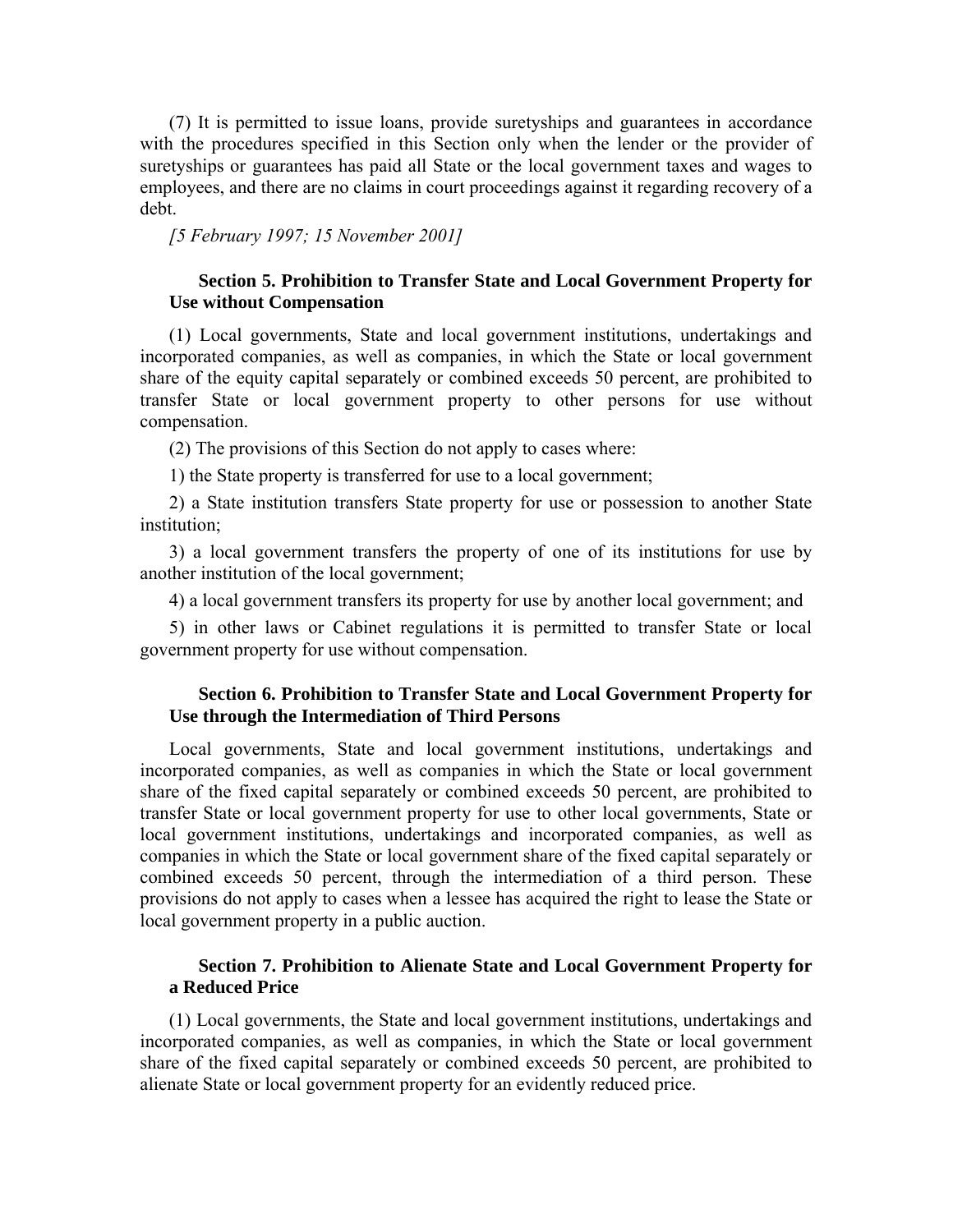(2) Provisions of Paragraph one of this Section do not apply to cases where:

1) a State or local government property is alienated in a public auction;

2) a State property is alienated in favour of a local government;

3) a State institution alienates State property in favour of another State institution; and

4) in other laws or Cabinet regulations it is permitted to alienate State or local government property for an evidently reduced price.

## **Section 8. Prohibition to Acquire Property in Ownership or for Use, or Utilise Services or Work for an Increased Price**

Local governments, the State and local government institutions, undertakings and incorporated companies, as well as companies in which the State or local government share of the fixed capital exceeds 50 percent, are prohibited to acquire a property in ownership or for use, or to order services or work for an evidently increased price.

## **Section 9. Restrictions to Pledge State and Local Government Property**

(1) It is prohibited to pledge a property in the possession of a State institution.

(2) A State undertaking, incorporated company or company in which the State share of equity capital exceeds 50 percent or the State or local government share of equity capital combined exceeds 50 percent is permitted to pledge only with the permission of the Minister for Finance.

(3) Local governments are permitted to pledge only such property as is not necessary for the performance of the local government regular functions or the pledging of which is not prohibited by law or Cabinet regulations.

(4) Property of a local government may be pledged only in accordance with a decision of the relevant local government city council (district and parish council).

## **Section 10. Restrictions on Giving Financial Resources and Property as a Gift (Donating)**

(1) State and local government institutions are prohibited to give as a gift (donate) financial resources and property, except cases specially provided for in laws or Cabinet regulations.

(2) State and local government undertakings, incorporated companies, as well as companies in which the State or local government share of equity capital separately or combined exceeds 50 percent, in accordance with the procedures specified in Sections 11 and 12 of this Law, may give as a gift (donate) financial resources or property only for the promotion of culture, art, science, education, sport, or health protection, as well as for the promotion of social assistance. Giving as a gift (donation) is permitted only if at the moment of the giving (donation) the relevant undertaking, incorporated company or company has paid all State or local government taxes, salaries to the employees and there are no claims in court proceedings against the undertaking or company regarding recovery of a debt.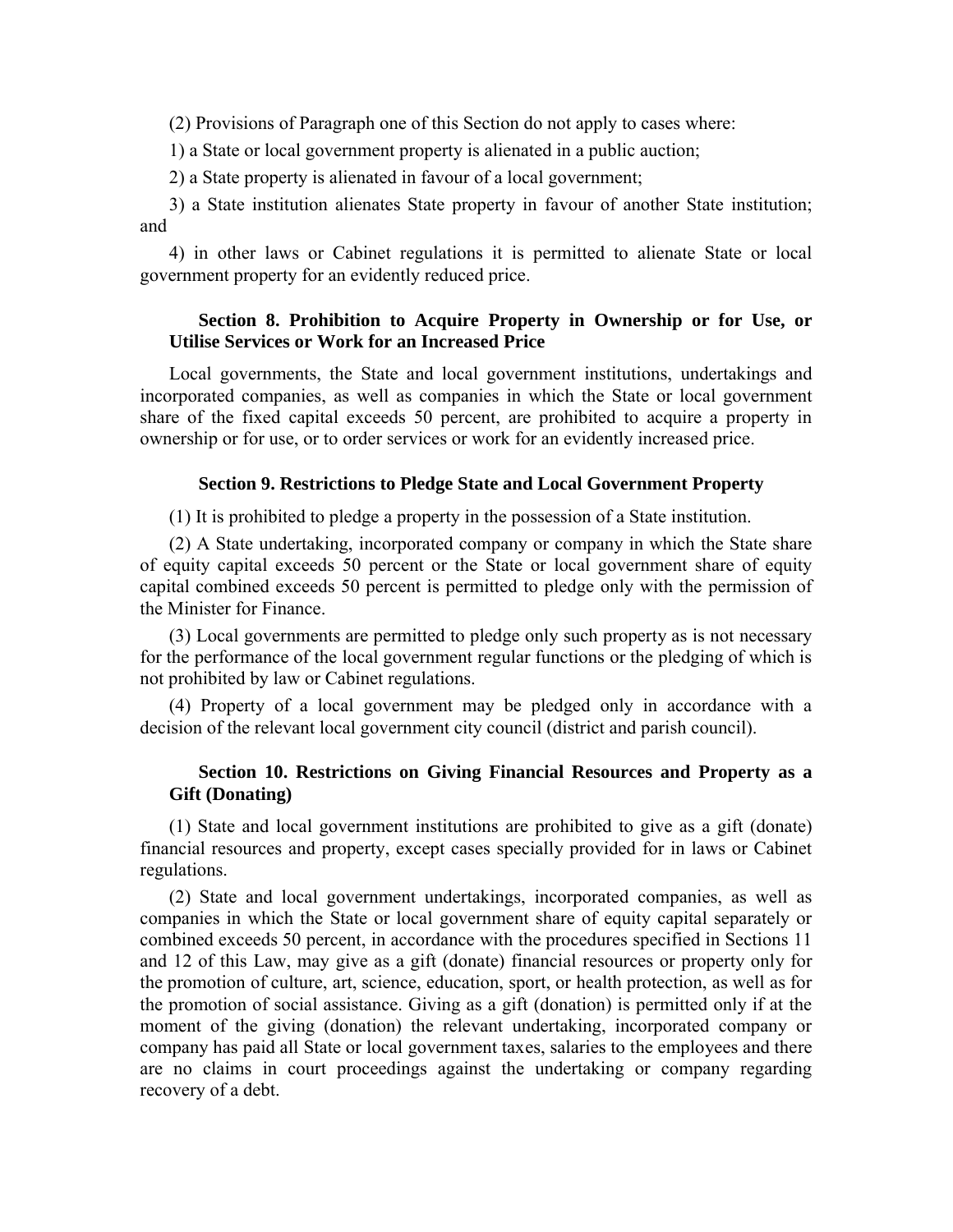(3) Within the meaning of this Law a gift (donation) is the transfer of financial resources or property to the ownership of other natural or legal persons without compensation.

*[5 February 1997]*

### **Section 11. Provisions for Giving as a Gift (Donation)**

(1) If the amount of a individual gift (donation) does not exceed 500 lati, the decision regarding granting thereof may be taken by the head of the relevant State or local government undertaking, or the head of a collegial decision-making institution of an incorporated company or company.

(2) If the amount of an individual gift exceeds 500 lati, it may be granted only with:

1) the permission of the Minister for Finance, if the gift (donation) is to be granted by a State undertaking, incorporated company or company in which the State share of equity capital exceeds 50 percent;

2) the permission of the relevant local government city council (district and parish council), if the gift (donation) is to be granted by a local government undertaking, incorporated company or company in which the local government share of equity capital exceeds 50 percent; and

3) the permission of the Minister for Finance and the relevant local government city council (district and parish council) if the State and local government share in equity capital of an undertaking does not exceed 50 percent, but the amount of capital shares owned by them exceeds 50 percent.

#### **Section 12. Contract of Gift (Donation)**

(1) If the amount of a gift (donation) exceeds 500 lati, the gift (donation) may be given only by entering into a written contract with the recipient of the gift (donation) where the purpose of the gift (donation) and the rights of the giver (donor) to recover financial resources from the recipient of the gift (donation), in the case if the gift (donation) is not utilised for the purposes provided for in the contract or other conditions of the contract have been violated, are specified.

(2) The contract of gift (donation) shall be entered into on the basis of a type-contract approved by the Cabinet.

(3) A copy of the contract of gift (donation) entered into by a State undertaking, incorporated company or company shall be sent to the State Audit Office within 10 days from entering into of the contract.

(4) A copy of the gift (donation) contract entered into by a local government undertaking, incorporated company or company shall be sent to the audit commission of the relevant local government within 10 days of the entering into of the contract.

## **Section 13. The Control of Utilisation of Donated Financial Resources or Gifted Property**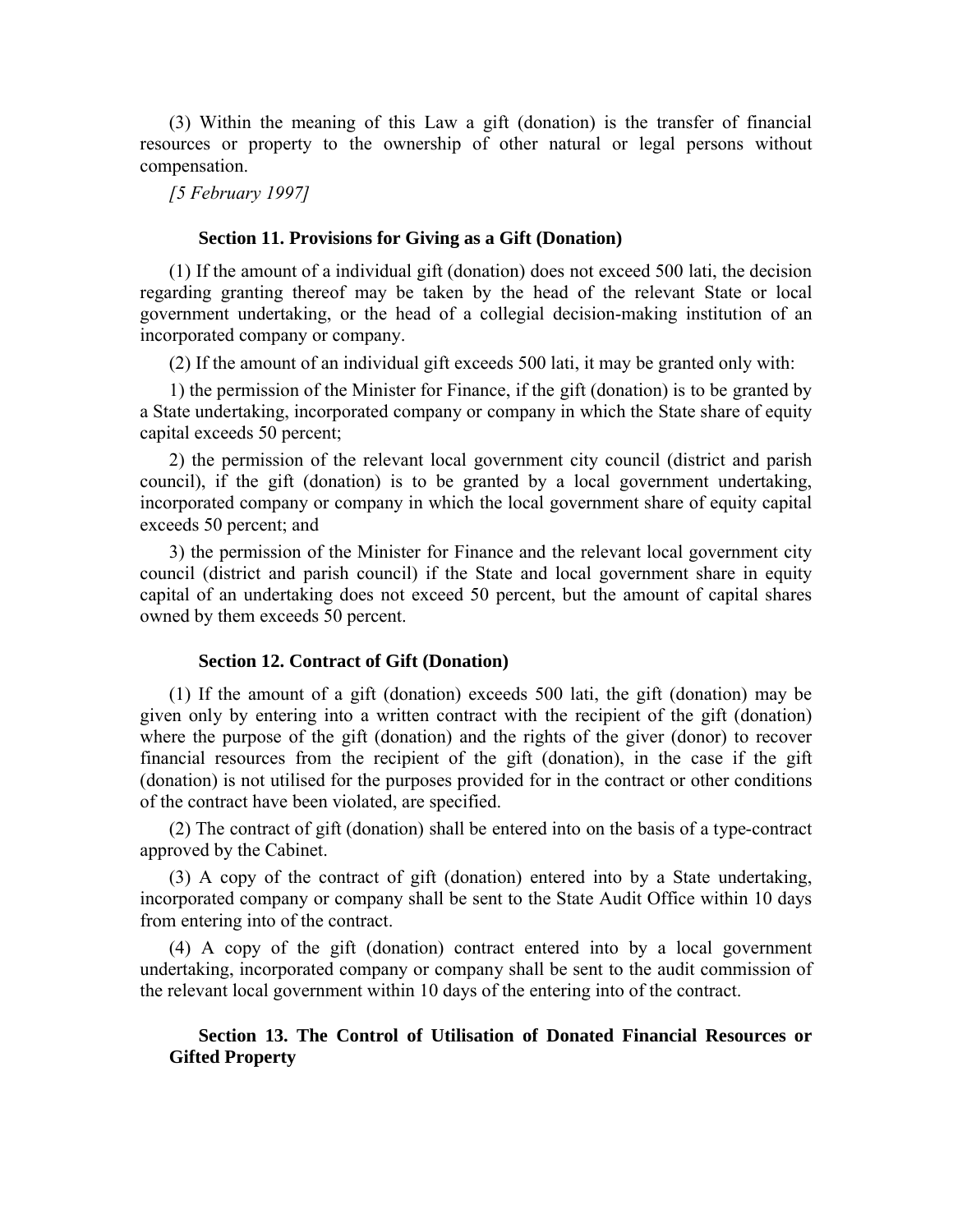(1) The State Audit Office has the right to examine the utilisation of the financial resources or property given (donated) to natural or legal persons by State undertakings, incorporated companies and companies having a State capital share.

(2) The audit commission of the relevant local government city council (district and parish council) has the right to examine the utilisation of the financial resources or property given (donated) to a natural or legal persons by local government undertakings, incorporated companies and companies having a local government capital share.

#### **Section 14. Public Access to the Granting of Gifts (Donations)**

Any inhabitant of Latvia or mass media journalist has the right to become acquainted with the contracts for a gift (donation) entered into by State or local government authorities, as well as to become acquainted with information regarding the gifts (donations) given in accordance with the procedures prescribed by Section 10 of this Law.

#### **Section 15. Liability for Fulfilment of the Provisions of this Law**

The chairperson of the relevant local government city council (district and parish council), the head of a State or local government institution or undertaking or the head of a collegial decision-making institution of a company shall be liable for fulfilment of the provisions specified in Sections 2 – 12 of this Law.

### **Transitional Provisions**

*[5 February 1997]*

1. Authorities, which supervise State and local government undertakings and incorporated companies, as well as the holders of the State or local government capital shares in companies in which the State or local government share of equity capital separately or combined exceeds 50 percent, and an authority performing privatisation shall establish a register of pledges, suretyships and guarantees until 1 May 1996, including therein the pledges, suretyships and guarantees entered into or issued up to the day Cabinet Regulation No. 136 of 10 April 1996, Amendments to the Law On Prevention of Squandering of the Financial Resources and Property of the State and Local Governments, comes into force.

2. With the coming into force of this Law, Cabinet Regulations No. 86 and No. 136, Amendments to the Law On Prevention of Squandering of the Financial Resources and Property of the State and Local Governments, issued in accordance with Article 81 of the Constitution *(Latvijas Republikas Saeimas un Ministru Kabineta Ziņotājs*, 1996, No. 10, 11*),* are repealed.

3. The functions referred to in Section 4 of this Law regarding State undertakings and companies shall be performed by the non-profit-making organisation State stock company "*Privatizācijas aģentūra*" [Privatisation Agency] up to the moment the Cabinet